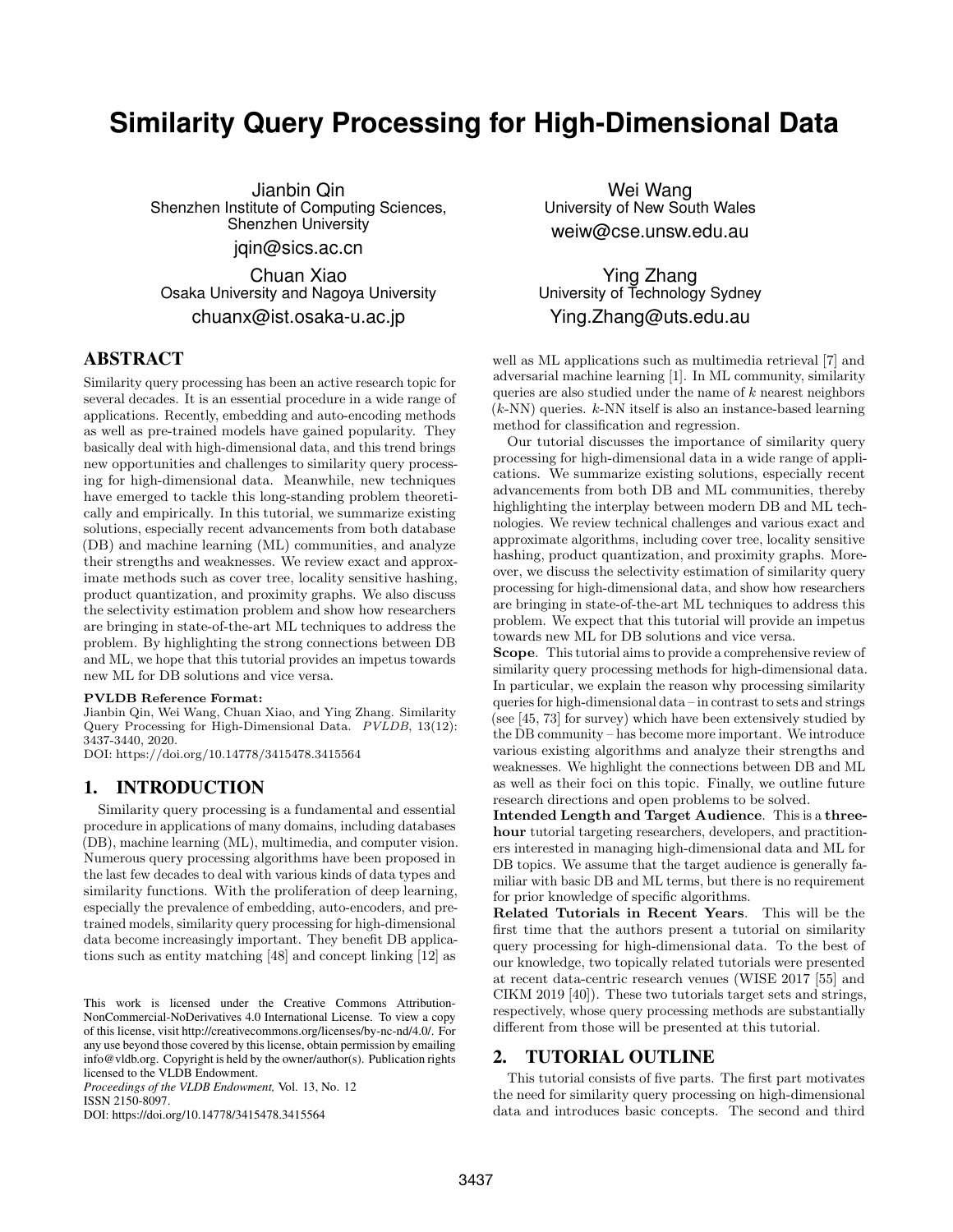parts delve into query processing algorithms. The fourth part covers selectivity estimation algorithms. The fifth part discusses miscellaneous issues such as the use of similarity queries with respect to the entire workflow of real applications, deployment in a distributed environment, as well as future directions and open problems.

### 2.1 Background and Preliminaries

In the introductory part of the tutorial, we first introduce applications and explains the increasing importance of similarity query processing on high-dimensional data, as stated in Section 1. Then we describe basic concepts: (1) data models and the way of which we convert raw data (text, images, etc.) to high-dimensional data; (2) similarity/distance functions, mainly Hamming distance for binary vectors, Euclidean distance, cosine similarity (angular distance), and inner product for real-valued vectors; (3) query types, i.e., search and join queries, or thresholded and k-NN queries, depending on the dimension of categorization; (4) a summary of the solutions that will be elaborated in the rest of the tutorial.

### 2.2 Exact Query Processing

Exact query processing methods aim to find all the results that satisfy the similarity constraint. Researchers are interested in this type of solutions as it does not pose any uncertainty to the pipelines that apply similarity query processing as a component. It also simplifies empirical comparison as only speed and space consumptions are key evaluation criteria. Existing exact methods usually answer queries by looking up one or more (overlapping or non-overlapping) regions in the original or a transformed space. Partitioning techniques are often employed. These methods can be classified into the following three categories:

Tree-based Methods. These methods partition the database in a hierarchical manner. To process queries, triangle inequality is often used to determine the nodes to be traversed. Representative methods are M-tree [11] and cover tree [5, 27].

Space Partitioning Methods. These methods partition the original space and bound the overall distance using the distance in each subspace. Some methods require a sequential scan of the database, e.g., the vector approximation file (VAfile) [67]. For fast retrieval, indexing methods were proposed to deal with Hamming distance using the pigeonhole principle [51, 54, 56, 57].

Dimensionality Reduction Methods. These methods project objects to another space to reduce dimensionality. They are basically early attempts that deal with the disk-resident case and aim at reducing disk I/O [3, 52, 9, 74, 28]. Most of them transform the original space to a 1-dimensional space and utilize  $B^+$ -trees for indexing.

### 2.3 Approximate Query Processing

It is commonly believed that it is hard to compute the exact results of queries with a sub-linear cost. Instead, computing approximate results is sufficiently useful for many practical problems, and these solutions empirically achieve significantly higher efficiency and scalability than exact ones [37]. Approximate methods either adopt a space-first (i.e., looking up regions in a space) or an object-first (i.e., looking up objects directly) strategy to find query results.

Locality Sensitive Hashing. Locality sensitive hashing (LSH) is a data-independent space-first approach with probabilistic guarantees on the worst-case performance [26, 20, 15, 62]. It

relies on a family of hash functions that maps objects to another space such that similar objects are mapped to the same hash codes with higher probability than dissimilar objects. Recent development focuses on supporting various similarity measures [46, 76] and space-efficient indexing [61, 25, 75].

Learning to Hash. Learning to hash (L2H) is a datadependent space-first approach that maps data to another space by exploiting the data distribution. The main principle of most methods in this category is to preserve the similarity information within an appropriate neighborhood. Additional heuristics and optimizations are often added to further reduce the information loss caused by the mapping or increase generalization to unseen data. According to the optimization objective to preserve similarity, L2H algorithms can be grouped into pairwise-similarity persevering class [68, 22, 39], multiwisesimilarity persevering class [64, 63], and implicitly-similarity persevering class [30, 31]. Recently, deep learning-based L2H methods were proposed, in both supervised and unsupervised manner [6, 41, 70, 59].

Space Partitioning Methods. This category is a space-first approach that divides the high-dimensional space into multiple regions. Partition is often carried out in a recursive way, so the index is represented by a tree or a forest. Based on the way of partitioning, there are mainly three classes of methods: Pivoting methods divide the objects based on the distance from the object to some (usually randomly chosen) pivots; e.g., VP-Tree [71] and ball tree [8]. Hyperplane partitioning methods recursively divide the space by a hyperplane with a random direction (e.g. Annoy [4], random projection tree [14]) or an axis-aligned separating hyperplane (e.g., randomized kd-trees [60, 49]). Compact partitioning methods either divide the objects into clusters [18] or create possibly approximate Voronoi partitions [50, 5] to exploit locality. Another line of methods is based on product quantization [29, 19, 32, 24], with the unique ability to handle billions of objects.

Neighborhood-based Methods. This category is an objectfirst approach that constructs a proximity graph where nodes represent objects and edges connect nearby objects. The main idea is to perform a search for similar objects atop the proximity graph. They achieve top accuracy and speed trade-off in many empirical evaluations [37, 2]. The first class of these methods tries to build a  $k$ -NN graph [16] or its variant [37] which records the  $k$ -NN of each object. Then nearest neighbor search is conducted by the hill-climbing strategy. The second class employs the navigable small world graph [43, 44], an undirected graph that contains an approximation of the Delaunay graph and has long-range links with the small world navigation property [34]. Hierarchical navigable small world [44] is one of the most efficient algorithms thus far and support incremental update. Recently, learning-based methods were proposed to provide a more efficient search path in the graph [53]. The third class is based on the relative neighborhood graph [17], which considers connectivity, degree, shortest path length, and index size to achieve robust empirical performance.

# 2.4 Selectivity Estimation

Selectivity estimation outputs the approximate number of objects that satisfy a selection criterion. Due to its use in density estimation, outlier detection, image retrieval, and query optimization, this problem has received considerable attention recently. For example, hands-off entity matching systems [21, 13] extract paths from random forests and take each path (a conjunction of similarity predicates over multiple attributes)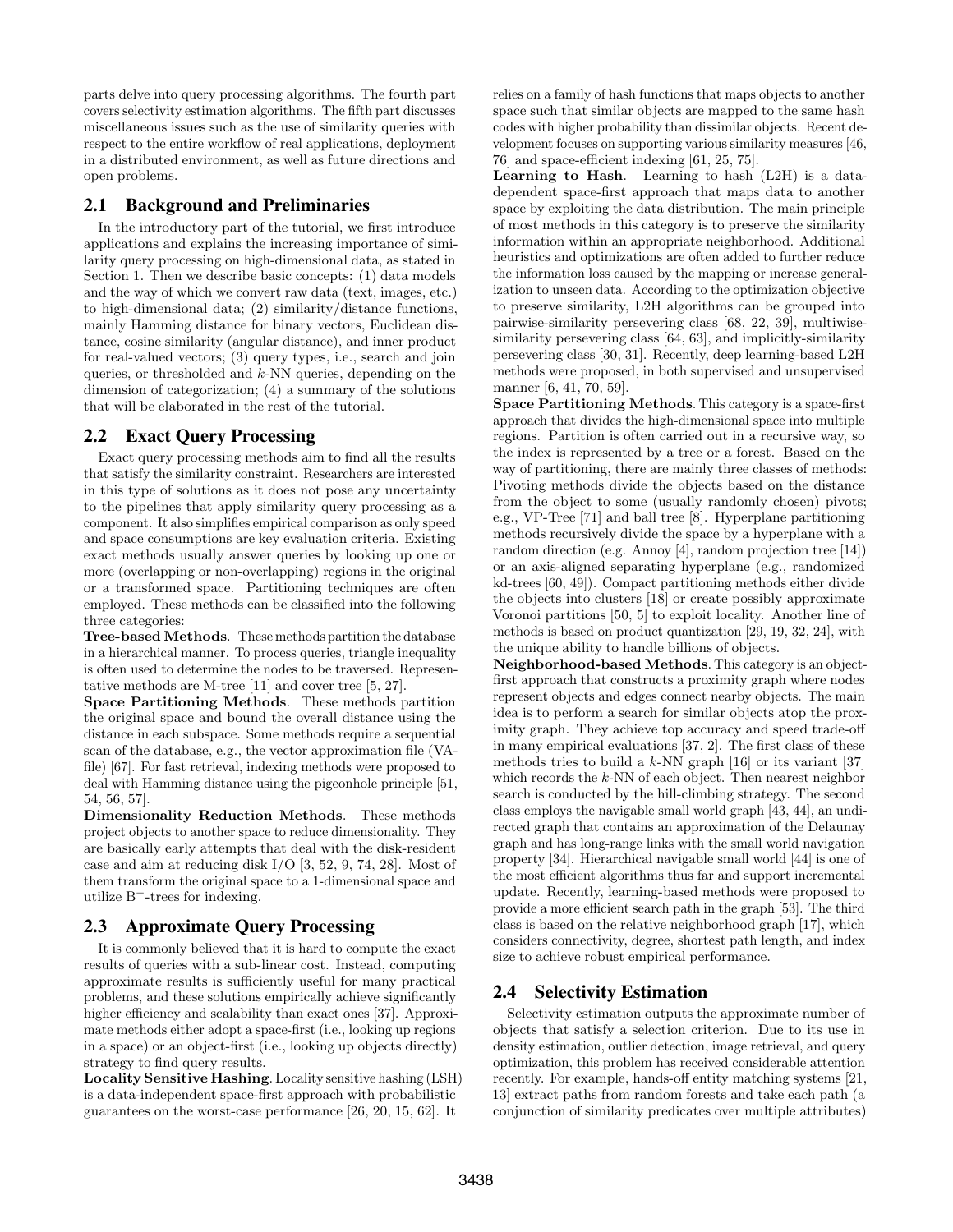as a blocking rule, and thus selectivity estimation is useful for choosing the execution order of query plans that involve multiple similarity predicates. A traditional database method is based on importance sampling [69]. Kernel density estimation [23, 47] tailored to this problem has also been developed. A recent trend is to formalize it as a regression task and utilize ML methods, e.g., by XGBoost [10], LightGBM [33], the mixture of expert model [58], or the recursive model indexes [35]. Another line of work targets monotonic estimation by employing deep lattice network [72], deep regression with incremental prediction [65], or piece-wise linear functions [66].

#### 2.5 Future Opportunities

We highlight a number of promising directions for future research: (1) It is interesting to explore ML models as solutions to query processing (e.g., learned indexing or sampling). (2) Whilst many existing studies target search queries, we expect that join queries will be explored, especially for the cold start case. (3) Answering composite queries (e.g., conjunctive queries) over multiple attributes will receive more attention, since many DB tasks deal with multi-attribute data and the advancement of deep learning methods will enable us to embed more attributes for semantic comparison. (4) Another direction is to develop efficient algorithms for query processing in data science platforms such as Pandas/R dataframe.

#### 3. BIOGRAPHIES OF PRESENTERS

The four presenters have rich experience in the research on similarity queries for high-dimensional data, and have made significant contributions [36, 37, 38, 54, 56, 57, 61, 42, 65, 66].

Jianbin Qin is a Research Scientist with Shenzhen Institute of Computing Sciences, Shenzhen University. He received the Ph.D. degree from the University of New South Wales in 2013. His research interests include similarity query processing, data integration, textual databases, and information retrieval. He has given a tutorial at WISE 2017.

Wei Wang is a Professor with the University of New South Wales. He received the Ph.D. degree from the Hong Kong University of Science and Technology in 2004. His research interests include high-dimensional data management, similarity query processing, data integration, knowledge graphs, natural language processing, and adversarial machine learning. He has given tutorials at SIGMOD 2009 and ICDE 2011.

Chuan Xiao is an Associate Professor with Osaka University and Nagoya University. He received the Ph.D. degree from the University of New South Wales in 2010. His research interests include similarity query processing, data integration, textual databases, spatio-temporal databases, and graph databases. He has given a tutorial at WISE 2017.

Ying Zhang is a Professor and ARC Future Fellow with the University of Technology, Sydney, and the Head of the Database Group at the Centre for Artificial Intelligence. He received the Ph.D. degree from the University of New South Wales in 2008. His research interests include high-dimensional data management, scalable data analytics, data streams, and graph databases. He has given a tutorial at ICDE 2019.

Acknowledgments. This work was supported by JSPS 17H06099, 18H04093, and 19K11979, NSFC 61702409, Guangdong Basic and Applied Basic Research Foundation 2019A1515111047, 2019A1515011064, Guangdong Project 2017B030314073 and 2018B030325002, ARC DP170103710, DP180103096, DP180103411, and FT170100128, and D2D CRC DC25002 and DC25003. We thank Yaoshu Wang (SICS) for his kind advice.

#### 4. REFERENCES

- [1] M. Alzantot, Y. Sharma, A. Elgohary, B. Ho, M. B. Srivastava, and K. Chang. Generating natural language adversarial examples. In EMNLP, pages 2890–2896, 2018.
- [2] M. Aumüller, E. Bernhardsson, and A. J. Faithfull. Ann-benchmarks: A benchmarking tool for approximate nearest neighbor algorithms. Inf. Syst., 87, 2020.
- [3] S. Berchtold, C. Böhm, and H. Kriegel. The pyramid-technique: Towards breaking the curse of dimensionality. In SIGMOD, pages 142–153, 1998.
- [4] E. Bernhardsson. Annoy at github https://github.com/spotify/annoy, 2015.
- [5] A. Beygelzimer, S. Kakade, and J. Langford. Cover trees for nearest neighbor. In ICML, pages 97–104, 2006.
- [6] D. Cai, X. Gu, and C. Wang. A revisit on deep hashings for large-scale content based image retrieval. CoRR, abs/1711.06016, 2017.
- [7] Y. Cao, M. Long, B. Liu, and J. Wang. Deep cauchy hashing for hamming space retrieval. In CVPR, pages 1229–1237, 2018.
- L. Cayton. Fast nearest neighbor retrieval for bregman divergences. In ICML, pages 112–119, 2008.
- K. Chakrabarti and S. Mehrotra. Local dimensionality reduction: A new approach to indexing high dimensional spaces. In VLDB, pages 89–100, 2000.
- [10] T. Chen and C. Guestrin. Xgboost: A scalable tree boosting system. In KDD, pages 785–794, 2016.
- [11] P. Ciaccia, M. Patella, and P. Zezula. M-tree: An efficient access method for similarity search in metric spaces. In VLDB, pages 426–435, 1997.
- [12] J. Dai, M. Zhang, G. Chen, J. Fan, K. Y. Ngiam, and B. C. Ooi. Fine-grained concept linking using neural networks in healthcare. In SIGMOD, pages 51–66, 2018.
- [13] S. Das, P. S. G. C., A. Doan, J. F. Naughton, G. Krishnan, R. Deep, E. Arcaute, V. Raghavendra, and Y. Park. Falcon: Scaling up hands-off crowdsourced entity matching to build cloud services. In SIGMOD, pages 1431–1446, 2017.
- [14] S. Dasgupta and Y. Freund. Random projection trees and low dimensional manifolds. In STOC, pages 537–546, 2008.
- [15] M. Datar, N. Immorlica, P. Indyk, and V. S. Mirrokni. Locality-sensitive hashing scheme based on p-stable distributions. In SoCG, pages 253-262, 2004.
- [16] W. Dong. High-dimensional similarity search for large datasets. Princeton University, 2011.
- [17] C. Fu, C. Xiang, C. Wang, and D. Cai. Fast approximate nearest neighbor search with the navigating spreading-out graph. PVLDB, 12(5):461–474, 2019.
- [18] K. Fukunaga and P. M. Narendra. A branch and bound algorithms for computing k-nearest neighbors. IEEE Trans. Computers, 24(7):750–753, 1975.
- [19] T. Ge, K. He, Q. Ke, and J. Sun. Optimized product quantization. IEEE Trans. Pattern Anal. Mach. Intell., 36(4):744–755, 2014.
- [20] A. Gionis, P. Indyk, and R. Motwani. Similarity search in high dimensions via hashing. In VLDB, pages 518–529, 1999.
- [21] C. Gokhale, S. Das, A. Doan, J. F. Naughton, N. Rampalli, J. W. Shavlik, and X. Zhu. Corleone: hands-off crowdsourcing for entity matching. In SIGMOD, pages 601–612, 2014.
- [22] J. He, W. Liu, and S. Chang. Scalable similarity search with optimized kernel hashing. In KDD, pages 1129–1138, 2010.
- [23] M. Heimel, M. Kiefer, and V. Markl. Self-tuning, GPU-accelerated kernel density models for multidimensional selectivity estimation. In SIGMOD, pages 1477–1492, 2015.
- [24] J. Heo, Z. Lin, X. Shen, J. Brandt, and S. Yoon. Shortlist selection with residual-aware distance estimator for k-nearest neighbor search. In CVPR, pages 2009–2017, 2016.
- [25] Q. Huang, J. Feng, Q. Fang, W. Ng, and W. Wang. Query-aware locality-sensitive hashing scheme for lp norm.  $VLDB$  J., 26(5):683-708, 2017.
- [26] P. Indyk and R. Motwani. Approximate nearest neighbors: Towards removing the curse of dimensionality. In STOC, pages 604–613, 1998.